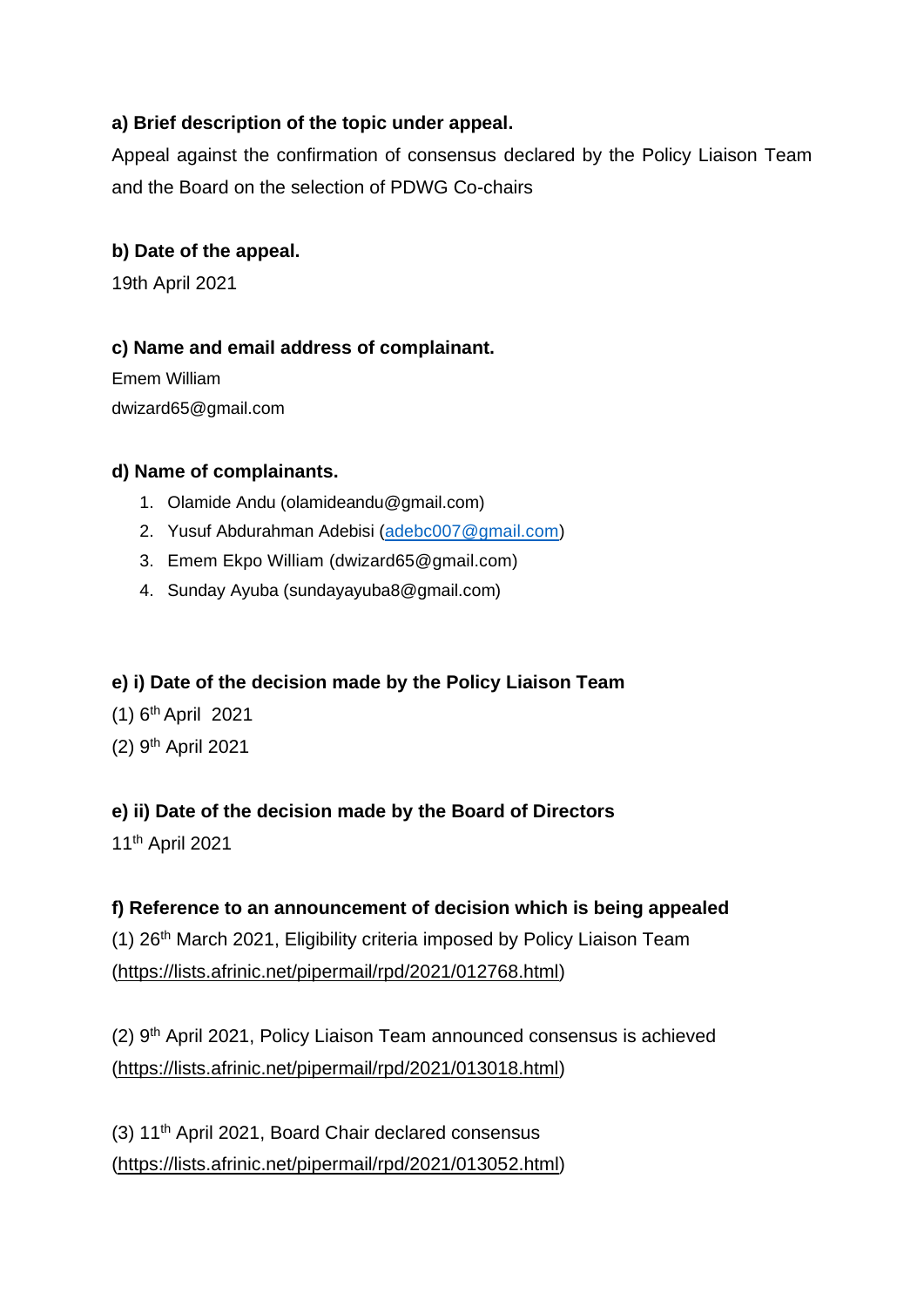### **Appeal Submission**

- 1. Reference is made to the matter relating to the selection of the new PDWG Co-chair.
- 2.1 First and foremost, it must be agreed that the power and prerogatives of the Board of Directors are not absolute and their power and prerogatives are not in anyways unlimited. The power and prerogatives of the Board are limited and shall be subject to the AFRINIC's Constitution and the Consolidated Policy Manual (CPM), which prescribes the mandate and prerogatives of the Board of Directors of which effectively stipulates how and when they can act. In essence, the Board of Directors cannot act beyond whatever is prescribed under the AFRNIC's Constitution and CPM and thus have no power to declare consensus.
- 2.2 Therefore, it can be concluded that the actions of the Board of Directors to self-declare consensus over the PDWG matter in selecting the new co-chairs is done outside of their scope of power and prerogatives. By declaring consensus on the selection of the co-chairs, which is done outside of their prerogatives, it is safe to conclude that the declaration of consensus is illegal as it is not within the prescribed power and prerogatives of the Board of Directors. The Board of Directors should have referred to and comply with the stipulated terms of the AFRINIC's constitution and the CPM and ensure that any action that is taken by the Board of Directors is done consistently and in compliance with the stipulated terms of the AFRINIC's Constitution and the CPM, which was not the case. The declaration of the consensus by the Board of Directors shows that the Board of Directors have acted above and beyond their prescribed power and prerogatives.
- 3.1 The AFRINIC team coming up with a list of requirement and qualification for the candidates of the co-chairs is clearly uncalled for and unwarranted as the list of requirement and qualifications were never stipulated within the CPM. It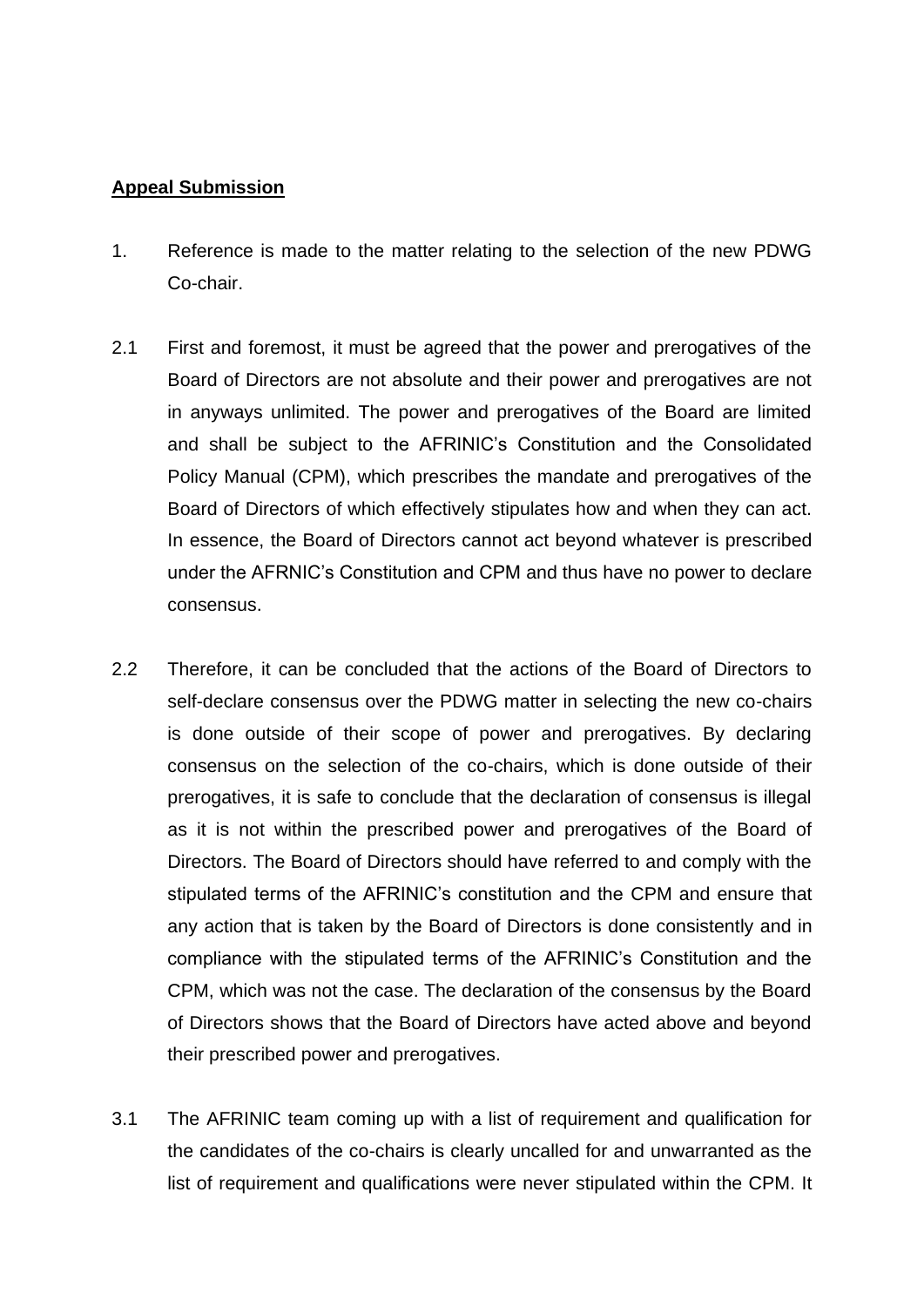is a clear position that the list of requirements and qualifications for the cochairs MUST be approved by the community and the approved version shall be clearly stipulated under the CPM. In the current situation, even if the AFRINIC team was to serve as secretariat then it should not have implemented things selectively. AFINIC team needs consensus from the community and on this occasion we clearly observe that there was no consensus.

- 3.2 It is vital to note that the list of requirement and qualification imposed by the Policy Liaison Team were never stipulated under the CPM or agreed to by all in the community. By simply adding on a list of requirement and qualification proves that the Policy Liaison Team have acted arbitrarily and with blatant disregard to the terms and procedures which are clearly stipulated under the CPM or consensus from the entire community. You would recall that a similar policy was earlier proposed and it never reached consensus within the community. It was never close to reaching consensus. Therefore this is like implementing a proposal that never reached consensus. In this occasion it can be seen that it was clearly done in bad faith, through the back door and outside the provision of the CPM.
- 3.3 The above clearly refute the entire notion proposed by the AFRINIC Team and their imposition of the self-prescribed list of requirement and qualification for the selection of the co-chairs and the list of requirement and qualification did not follow through the proper channel of approval and therefore being stipulated under the CPM. Moreover, the same applies in regards to the disqualification of certain candidates declared by the Team is entirely arbitrary in nature. This shows that there is a clear intent on AFRINIC to dictate and meddle pertaining to matters within the PDWG and acting above and beyond their prescribed power and prerogative under a very convenient noble pretext of facilitating the community.
- 4.1 Based on the above stipulations coupled with the actions of the Board of Directors and their blatant disregard of the AFRINIC's Constitution and the CPM, it shall be construed that the entire process of the selection of the new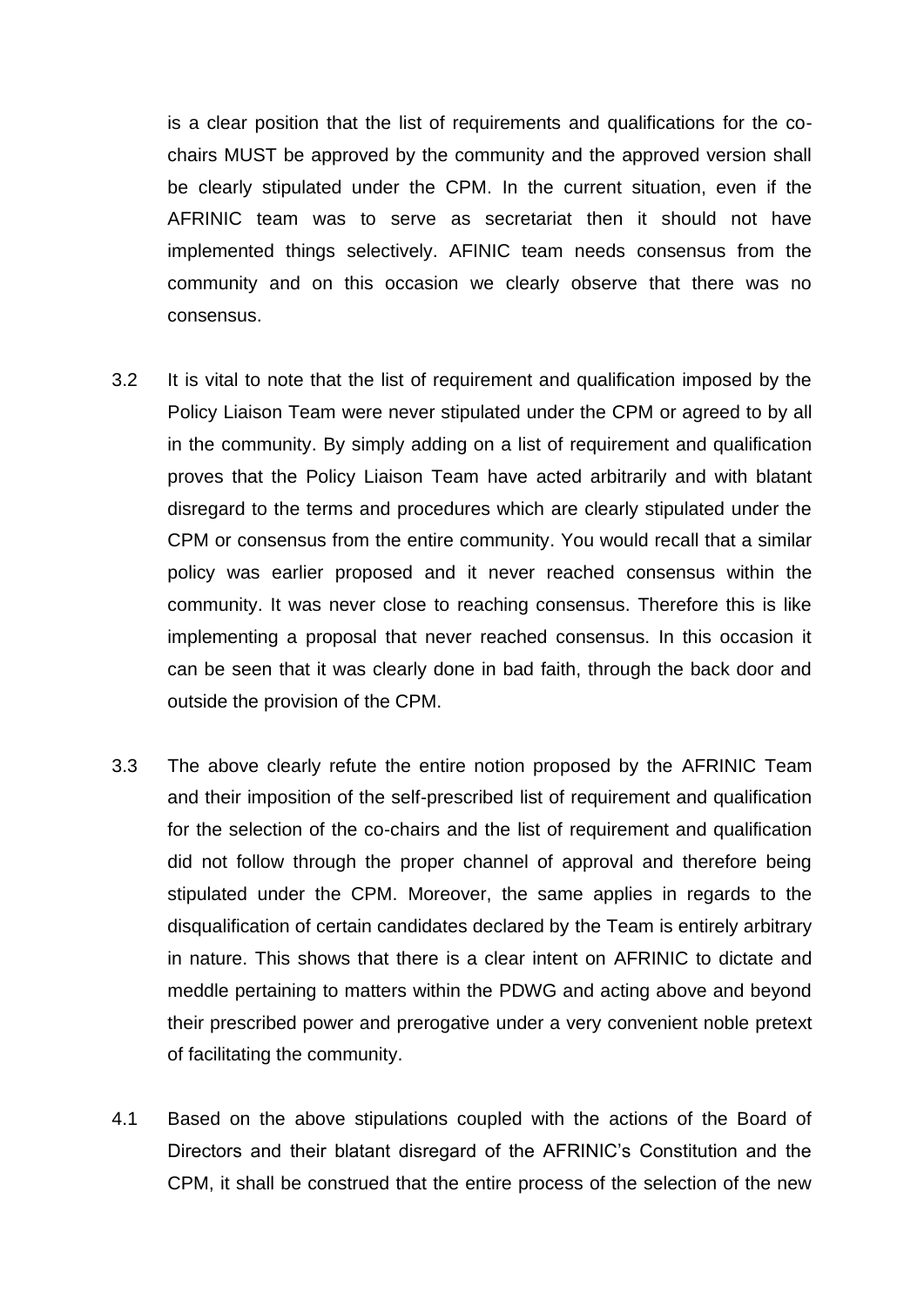co-chairs, including the arbitrary list of requirements and qualifications, shall be rendered invalid.

- 4.2 There are certain requirement and accepted flow of events which need to be met by the Board of Directors, which in this case, is neither met nor fulfilled. Thus, rendering the entire selection process invalid from every single aspect and prospect.
- 4.3 In addition, a mere announcement made by the AFRINIC Team and Board of Directors respectively to the PDWG does not in anyways make their actions to be rendered legal or acceptable. Their attempt to make announcements and by using terms like "consensus being achieved" in the PDWG is not and must not be the position in actuality. Their self-proclaimed's call of consensus shall not be acceptable as it is without a clear indication that a consensus has actually been achieved.
- 4.4 In fact, it can be construed that their claim or consensus is in actuality an abuse of both their position and the process to achieve consensus. On numerous accounts and times where numerous issues were raised and addressed to the Team and the Board of Directors seeking clarification and answers and this was never provided nor addressed. With these issues and concerns left unaddressed and unattended, how the entire notion of consensus regarded as achieved by the Team and the Board, is till date, unknown. In fact, the Board of Directors and AFRINIC team are clearly practicing the very same thing some people accuse the previous co-chairs of doing, which is passing something without meeting the consensus when they were even required to declare a rough consensus. Again, the previous cochairs did had done things within the stipulated terms of the CPM, whereas, the Board of Directors and AFINIC team opted to act as God with blatant disregard of both the AFRINIC's Constitution and the CPM.
- 5.1 The very basis of the CPM and the PDWG is based on the notion of bottomup principle and the entire process is backed by the concept of transparency. However, the hijacking of the entire process and flow in selecting the new co-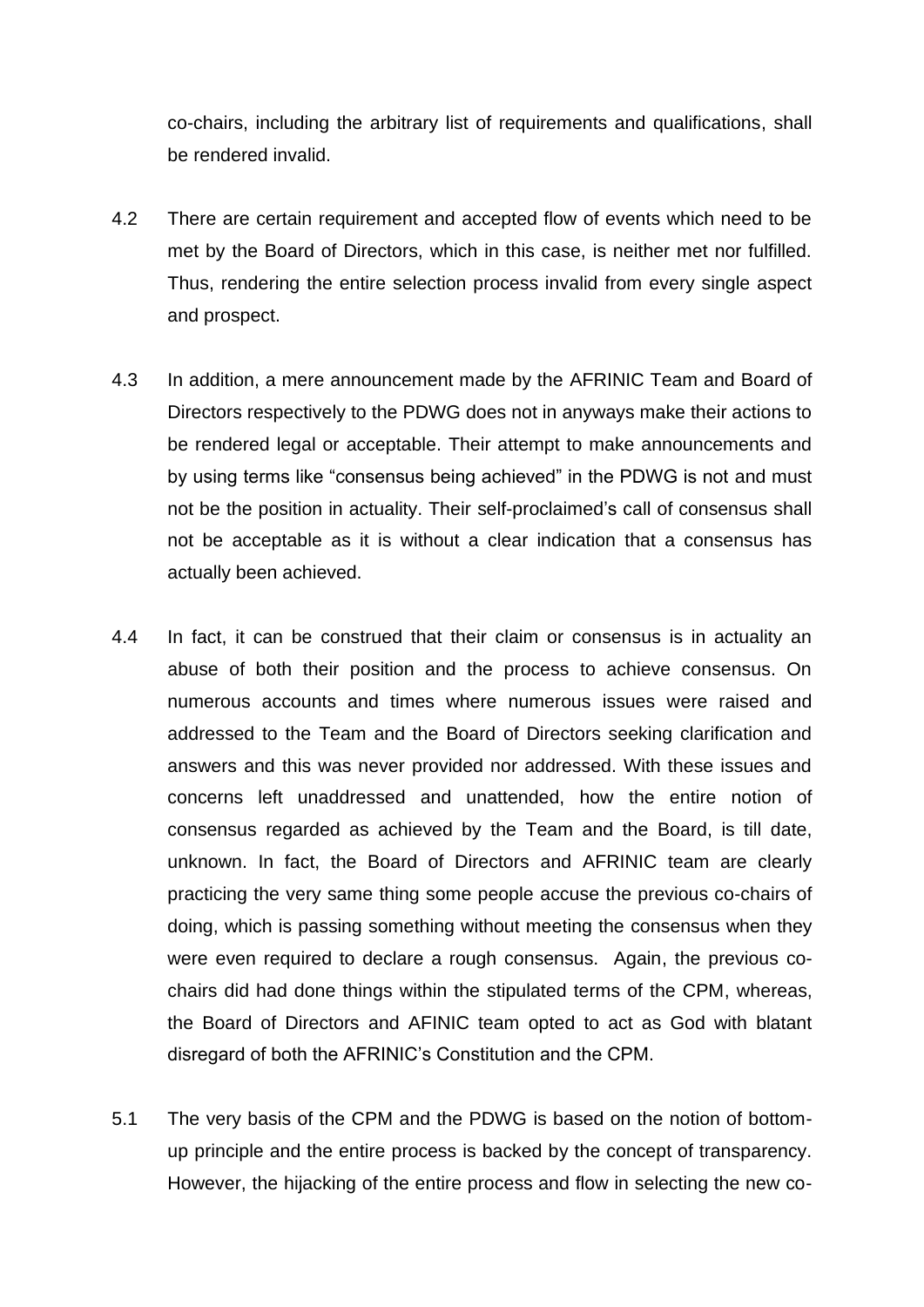chairs by the Board of Directors, including the entire list of requirement and qualification which derived arbitrarily through the Policy Liaison Team and neglecting the input and position of the PDWG members, has indubitably contravened that very spirit of transparency. The dubious achievement of consensus is a clear of an indication that the Board of Directors did not operate in compliance with the bottom-up principle, which contravened the very backbone of the PDWG.

- 5.2 There were numerous queries and contentions which were left unaddressed by the Board of Directors on both the list of requirement and qualification and the call of consensus by the Board of Directors and this very many defeats the entire notion of transparency. The Board of Directors failed to remain transparent and on both accounts have acted arbitrarily by being excessively involved and imposing on matters pertaining to the PDWG and effectively leaving doubts on the entire process flow of electing the new co-chairs.
- 6. The declaration of consensus and the blatant disregard of the process flow as stipulated under the CPM and AFRINIC's Constitution shows that a significant portion of the community's input have been arbitrarily ignored by the Board of Directors. These acts of ultra vires by the Board of Directors are clear-cut examples of the abuse of their position.
- 7. Since this selection and outcome of the new PDWG Co-chairs is presently the subject of an appeal/complaint and the matter is yet to be determined, therefore, the new PDWG Co-chairs cannot and must not commence their term until this appeal/complaint is resolved accordingly, based on the legal principle of pendente lite. It is also my considered view that any attempt in the meantime made by the new PDWG Co-chairs will be invalid. Moreover, it should be noted that since the Board has no rights to appoint the PDWG Cochairs in the first instance, therefore the consensus declared shall be invalid and, consequently, the PDWG does not yet have Co-chairs.
- 8. All in all, the Board of Directors have acted arbitrarily and disregarded the voice of the community and also the terms of the CPM and the AFRINIC's